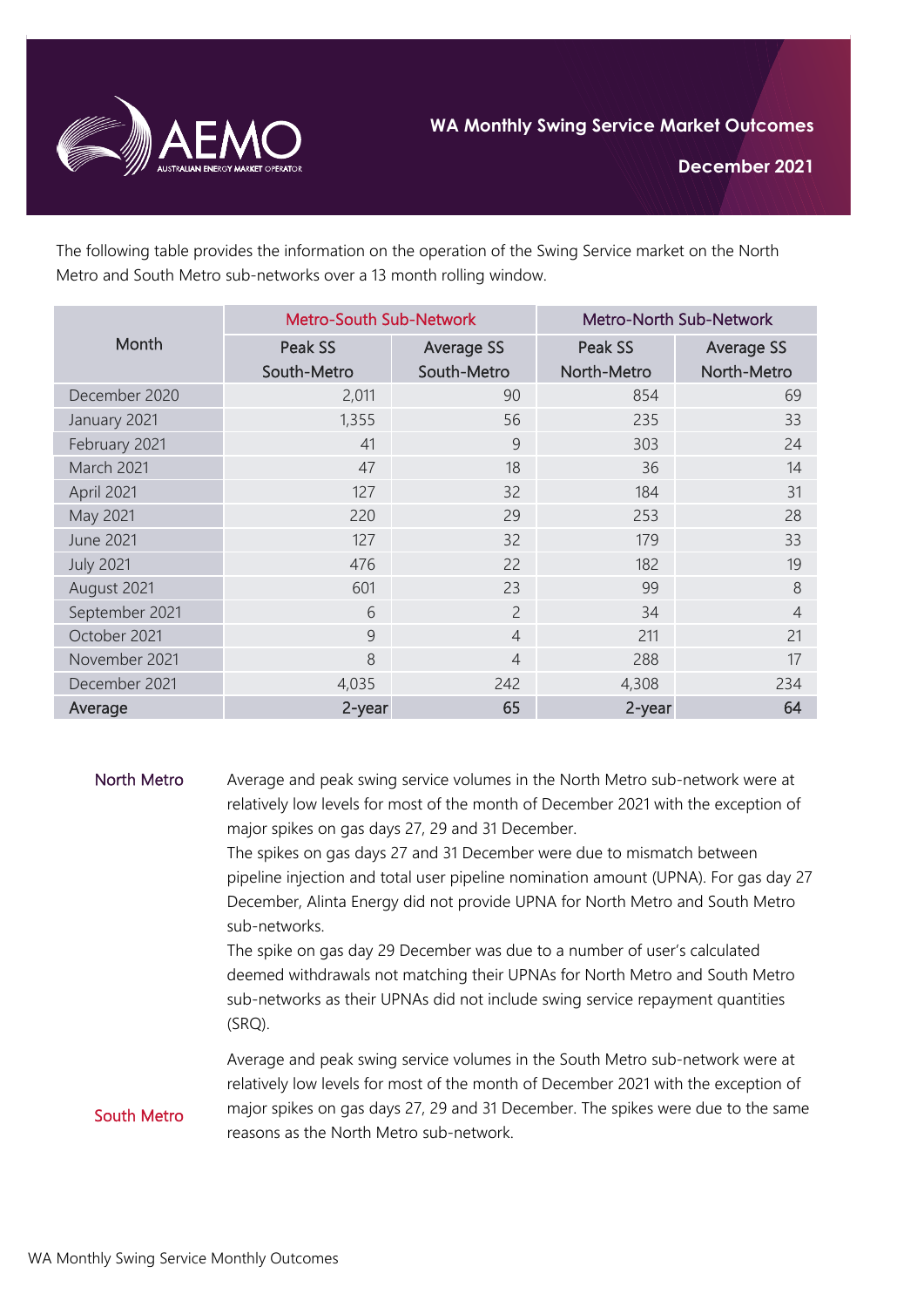

**December-2021**